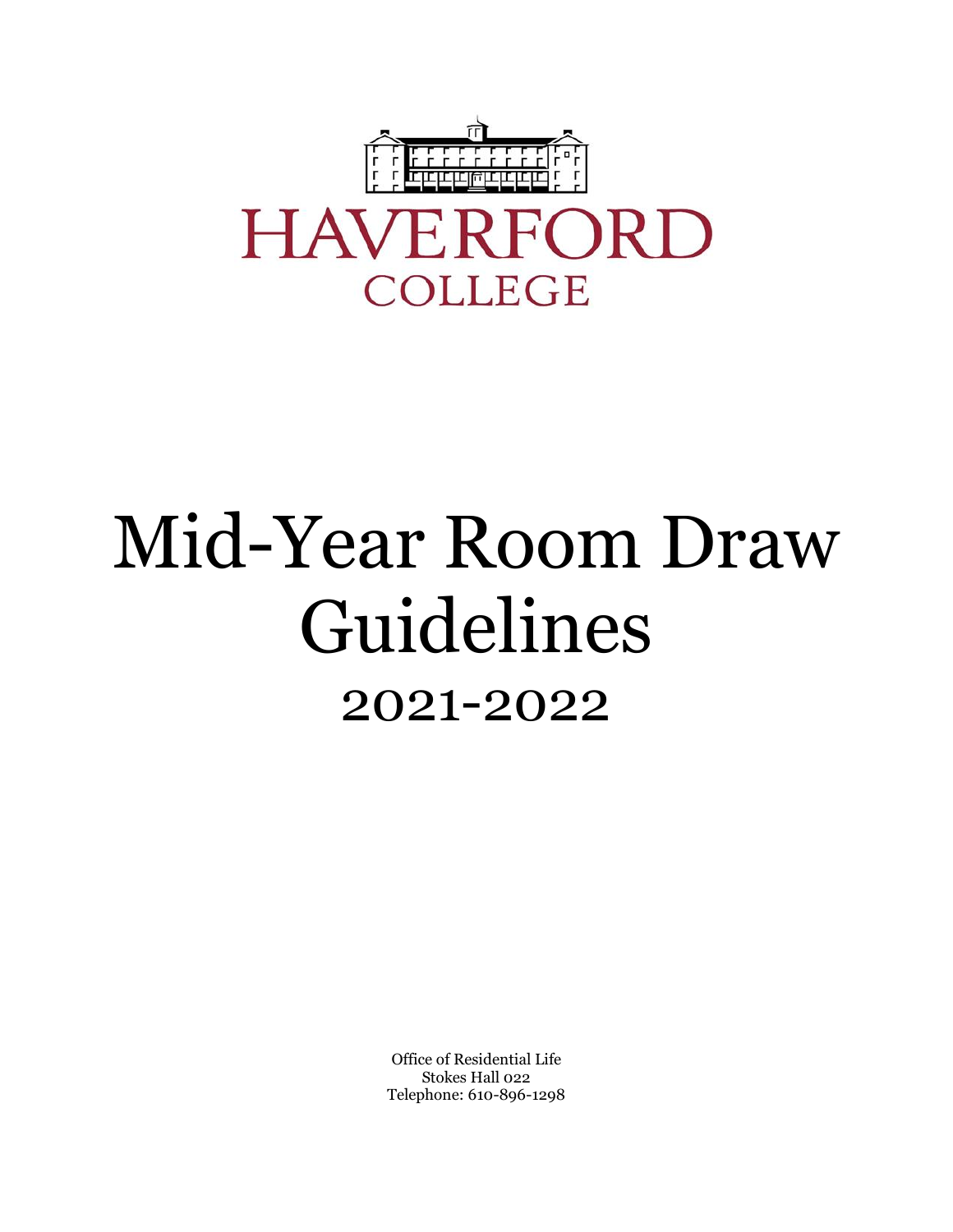## Table of Contents

| 3<br>4<br>5<br>Eligibility to Participate in Mid-Year Room Draw<br>5<br><b>Housing Accommodations</b><br>5<br><b>Smoking Policy</b><br>5<br>Meal Plan<br>5<br>6<br>Procedures – Before the Draw<br>Students returning from Study Abroad, Study Away, a Leave or Off-Campus<br>6<br>Students leaving their Semester I housing<br>6<br>Filling vacancies before Mid-Year Room Draw<br>6<br>Filling vacancies by pull-in<br>7<br>Special Interest Housing - Cadbury, Ira Reid, Latinx Center, QHouse<br><b>Community Housing</b><br>$\frac{7}{8}$<br>Procedures – During the Draw<br>$\begin{array}{c} 8 \\ 8 \end{array}$<br>Sign up<br>Priority and Lottery Numbers<br>Posting of Instructions, Available Housing, and Lottery Numbers<br>8<br>Mid-Year Room Draw - How it Works<br>8<br>Procedures – After the Draw<br>9<br>Vacancies after Mid-Year Room Draw<br>9 | Welcome                        | $\overline{2}$ |
|---------------------------------------------------------------------------------------------------------------------------------------------------------------------------------------------------------------------------------------------------------------------------------------------------------------------------------------------------------------------------------------------------------------------------------------------------------------------------------------------------------------------------------------------------------------------------------------------------------------------------------------------------------------------------------------------------------------------------------------------------------------------------------------------------------------------------------------------------------------------|--------------------------------|----------------|
|                                                                                                                                                                                                                                                                                                                                                                                                                                                                                                                                                                                                                                                                                                                                                                                                                                                                     | Overview of Mid-Year Room Draw |                |
|                                                                                                                                                                                                                                                                                                                                                                                                                                                                                                                                                                                                                                                                                                                                                                                                                                                                     | Mid-Year Room Draw Calendar    |                |
|                                                                                                                                                                                                                                                                                                                                                                                                                                                                                                                                                                                                                                                                                                                                                                                                                                                                     | Policies                       |                |
|                                                                                                                                                                                                                                                                                                                                                                                                                                                                                                                                                                                                                                                                                                                                                                                                                                                                     |                                |                |
|                                                                                                                                                                                                                                                                                                                                                                                                                                                                                                                                                                                                                                                                                                                                                                                                                                                                     |                                |                |
|                                                                                                                                                                                                                                                                                                                                                                                                                                                                                                                                                                                                                                                                                                                                                                                                                                                                     |                                |                |
|                                                                                                                                                                                                                                                                                                                                                                                                                                                                                                                                                                                                                                                                                                                                                                                                                                                                     |                                |                |
|                                                                                                                                                                                                                                                                                                                                                                                                                                                                                                                                                                                                                                                                                                                                                                                                                                                                     |                                |                |
|                                                                                                                                                                                                                                                                                                                                                                                                                                                                                                                                                                                                                                                                                                                                                                                                                                                                     |                                |                |
|                                                                                                                                                                                                                                                                                                                                                                                                                                                                                                                                                                                                                                                                                                                                                                                                                                                                     |                                |                |
|                                                                                                                                                                                                                                                                                                                                                                                                                                                                                                                                                                                                                                                                                                                                                                                                                                                                     |                                |                |
|                                                                                                                                                                                                                                                                                                                                                                                                                                                                                                                                                                                                                                                                                                                                                                                                                                                                     |                                |                |
|                                                                                                                                                                                                                                                                                                                                                                                                                                                                                                                                                                                                                                                                                                                                                                                                                                                                     |                                |                |
|                                                                                                                                                                                                                                                                                                                                                                                                                                                                                                                                                                                                                                                                                                                                                                                                                                                                     |                                |                |
|                                                                                                                                                                                                                                                                                                                                                                                                                                                                                                                                                                                                                                                                                                                                                                                                                                                                     |                                |                |
|                                                                                                                                                                                                                                                                                                                                                                                                                                                                                                                                                                                                                                                                                                                                                                                                                                                                     |                                |                |
|                                                                                                                                                                                                                                                                                                                                                                                                                                                                                                                                                                                                                                                                                                                                                                                                                                                                     |                                |                |
|                                                                                                                                                                                                                                                                                                                                                                                                                                                                                                                                                                                                                                                                                                                                                                                                                                                                     |                                |                |
|                                                                                                                                                                                                                                                                                                                                                                                                                                                                                                                                                                                                                                                                                                                                                                                                                                                                     |                                |                |
|                                                                                                                                                                                                                                                                                                                                                                                                                                                                                                                                                                                                                                                                                                                                                                                                                                                                     |                                |                |
|                                                                                                                                                                                                                                                                                                                                                                                                                                                                                                                                                                                                                                                                                                                                                                                                                                                                     |                                |                |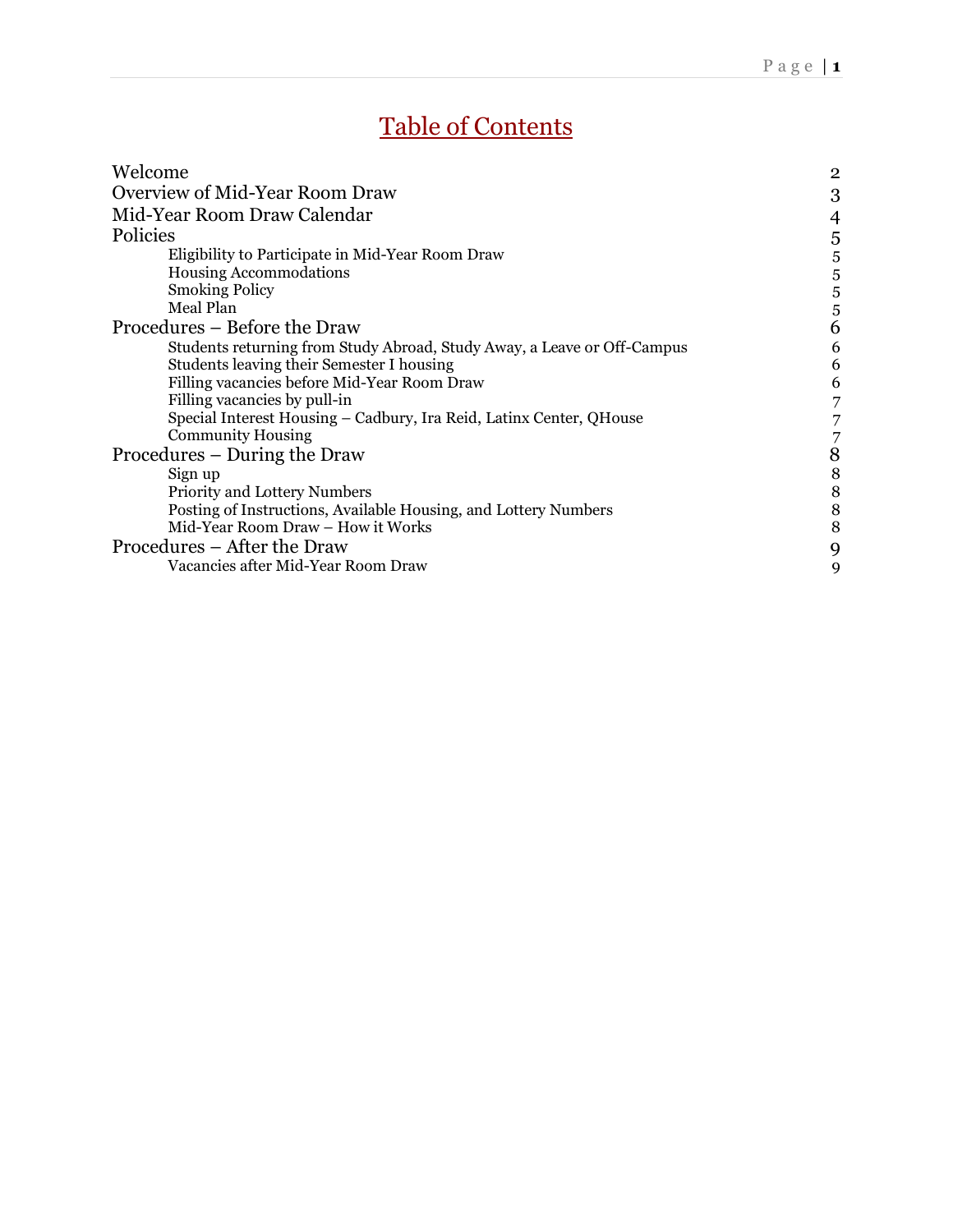### Welcome

Mid-Year Room Draw is the process through which returning upper-class students obtain housing for the spring semester. First-year students are not eligible to enter Mid-Year Room Draw. While the office does all within its power to successfully house all returning students, housing is not guaranteed to any returning student.

The Office of Residential Life and the Residential Life Committee work closely together to establish guidelines for the Draw. They are responsible for coordinating and running the process in order to make sure it is fair, clear, and as simple as possible. The Room Draw Guidelines establish the policy by which the Haverford community applies for and selects housing. However, the guidelines cannot cover every single circumstance that may arise regarding the room draw process. Working closely with the Office of Residential Life, the Residential Life Committee plays an active role in all aspects of housing and reserves the right, by virtue of Students' Council appointment of the Co-Chairs, to adjudicate over such ambiguous cases and in keeping with the letter and spirit of the rules and Honor Code. The Office of Residential Life and Residential Life Committee strive to achieve decisions that are equitable and fair to the parties involved, as well as the Haverford community. All decisions made are final and binding.

If you have any questions, please contact us. Email the Residential Life Committee at [hc.reslifecommittee@gmail.com](mailto:hc.reslifecommittee@gmail.com) and/or email the Office of Residential Life at [hc-reslife@haverford.edu.](mailto:hc-reslife@haverford.edu)

Good luck!

Natalie Kauffman Residential Life Committee Chair

Nate Diehl Dean of Residential & Community Life

Kristin Vitacco Associate Director of Residential Education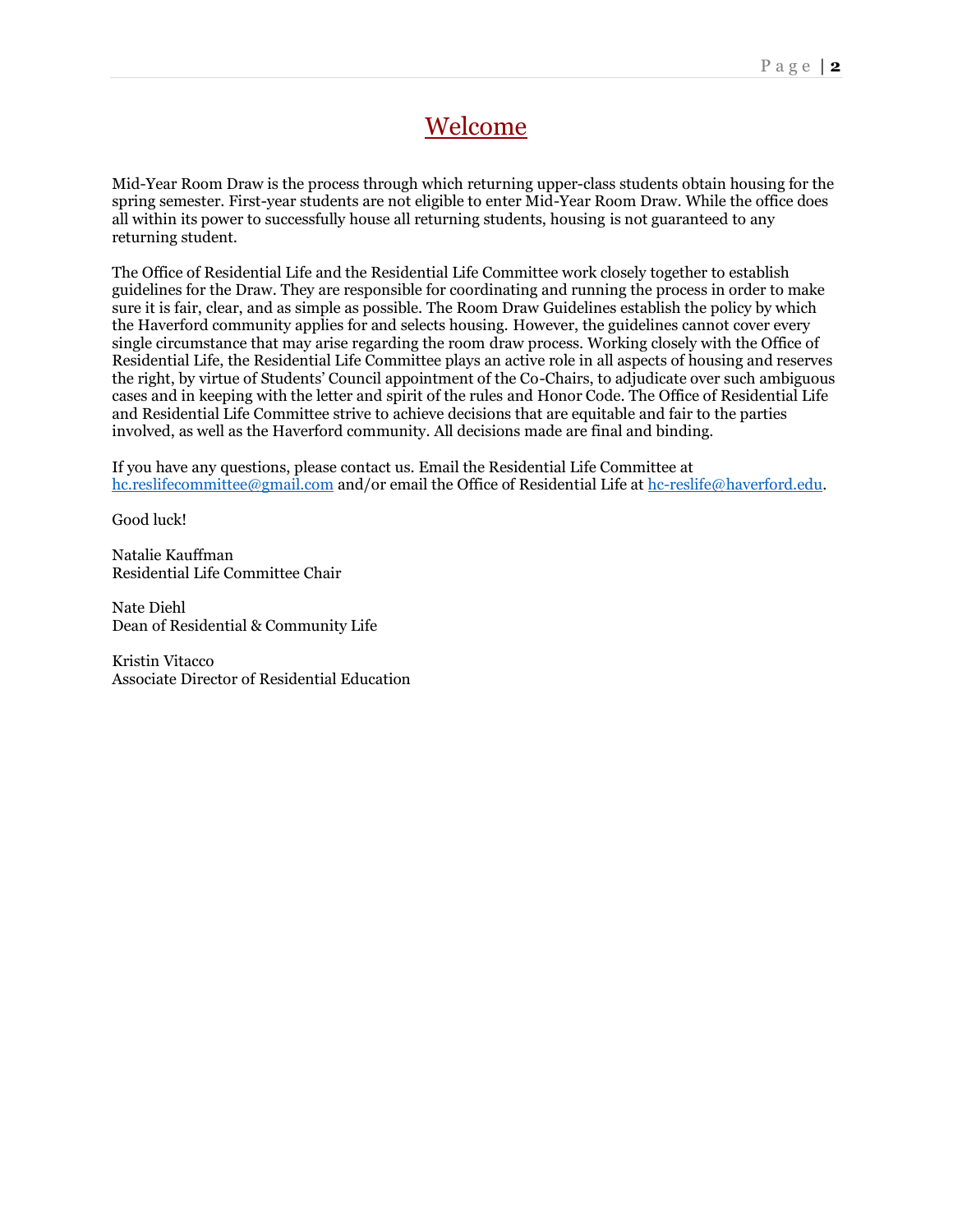## **Overview**

Students returning from Study Abroad, Study Away, a Leave, or students currently living off campus must participate in the Mid-Year Room Draw process to obtain campus housing in Semester II.

Students obtain their Semester II campus housing in one of three ways:

- 1. They may get pulled in to a vacant space by the students remaining in the group housing that has the vacancy.
- 2. They may enter Mid-Year Room Draw for housing and pick their housing during the Draw.
- 3. They may apply to live in Special Interest Housing if spaces are or are projected to become available.

Students returning from study abroad, study away, a leave, or currently living off campus and seeking to enter the Mid-Year Room Draw must fill out and submit the online Mid-Year Room Draw – Returning application.

Students who know they are leaving and will be giving up their Semester II housing must fill out the online Mid-Year Room Draw – Leaving application.

Group housing is defined as a house, suite, or double room. Students who currently have or will have a vacancy or vacancies in their group housing have the first opportunity to pull-in someone to fill the vacant space(s). To pull-in a student(s), the remaining students in that housing must fill out the Pull-In Form by the deadline. Students being pulled in must confirm.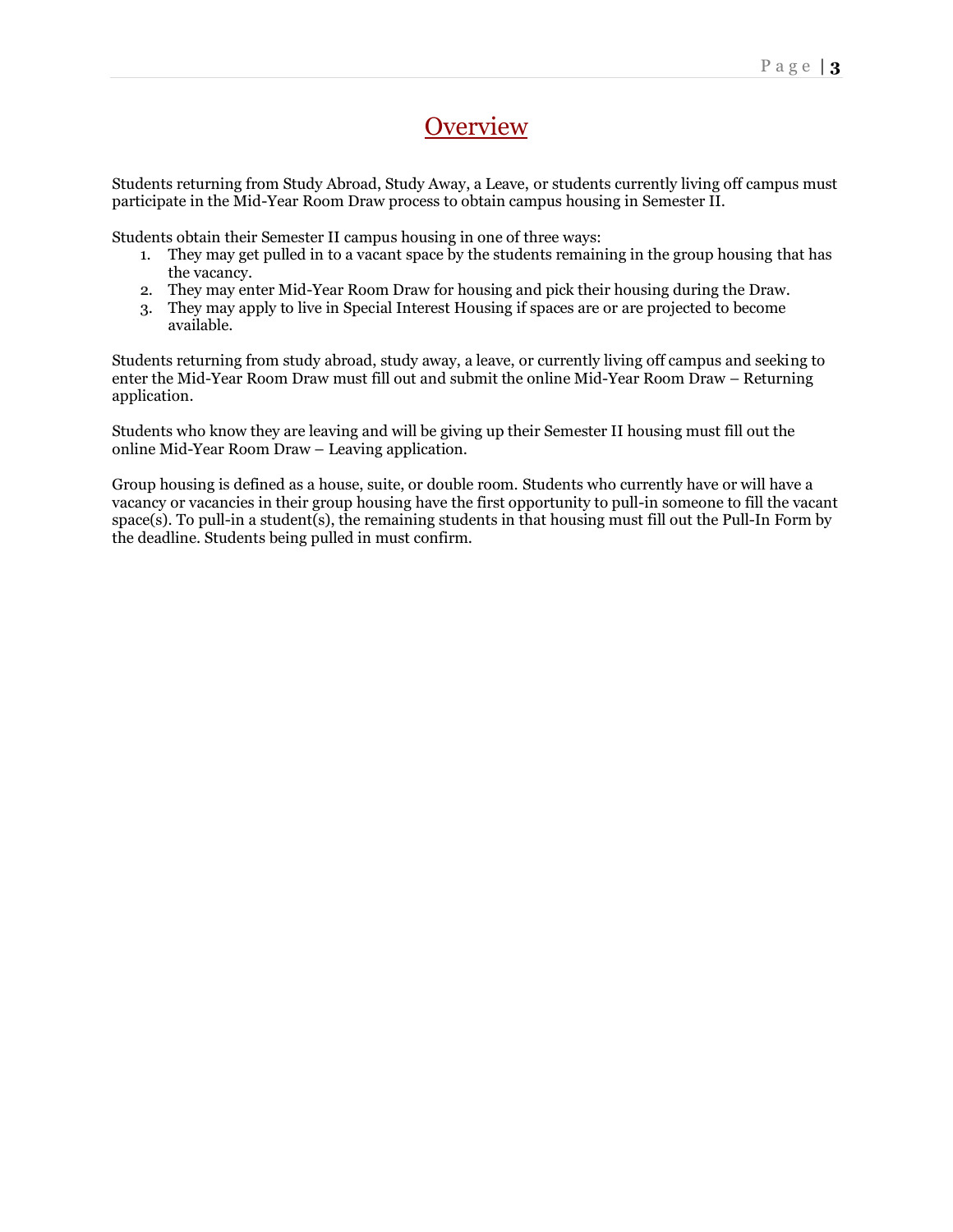## Calendar

#### Friday, October 29th:

Mid-Year Room Draw Guidelines, information, applications and forms available online. Special Interest Housing (Cadbury, Ira de A. Reid, Latinx Center, QHouse/773 College Ave) applications are made available in the event that spaces open up for Semester II; students should contact the designated contact on the Mid-Year Room Draw website. Spaces are not guaranteed. All financial obligations must be met to be eligible to participate in Mid-Year Room Draw. Students must be in active status to participate in Mid-Year Room Draw.

#### Monday, November 8<sup>th</sup> at 5:00 pm:

Deadline to fill out and submit the Pull-In Form via the Self-Service Portal

#### Monday, November 15<sup>th</sup> at 5:00 pm:

Deadline to notify the Office of Residential Life of the choice to live off-campus **or** to fill out and submit the following applications via the Self-Service Portal:

- Leaving Application
- Returning Application

#### Wednesday, December 1st:

Instructions about how to participate in the online Draw and the list of available housing emailed to all students who signed up for Mid-Year Room Draw. Lottery numbers posted in student Self-Service Portals.

#### Thursday, December 2nd:

Mid-Year Room Draw conducted online.

#### Saturday, December 18th at 12:00pm:

Residence halls close for Winter Break. **Students leaving their Semester I housing must complete their move-out before the residence halls close for Winter Break.** With the exception of those students approved for Winter Break Housing, all students must be moved out by Saturday, December 18th at 12:00pm.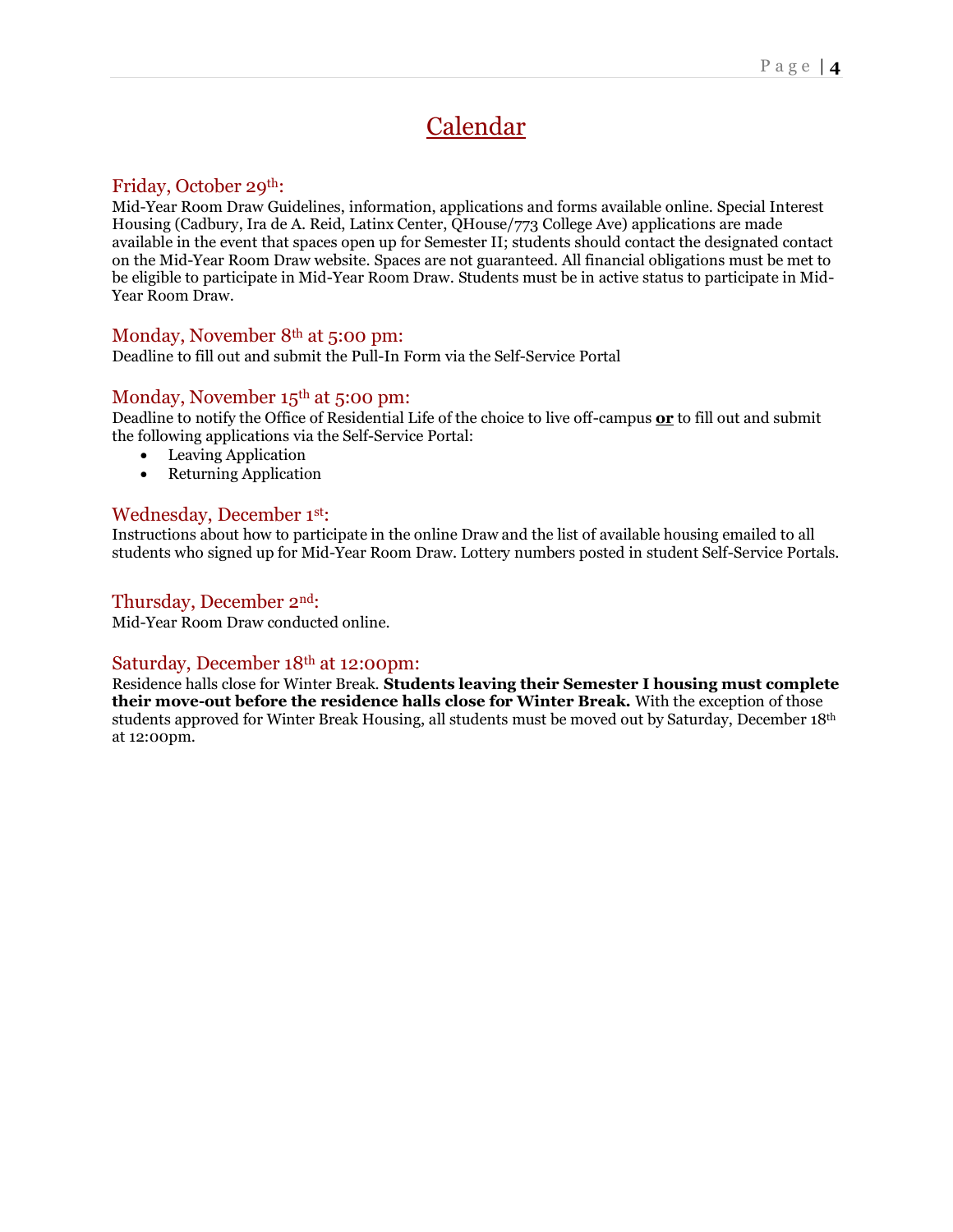## Policies

All actions involving housing and the Mid-Year Room Draw fall under the Honor Code.

#### Eligibility to Participate in Mid-Year Room Draw:

To be eligible to participate in Mid-Year Room Draw, a student must:

- Be a returning upper-class student; please note that class year is defined by the Registrar.
- Be formally enrolled at the College with an "active" status. Students who have been on Dean's or College Leave must be formally re-admitted to be considered eligible to apply for on-campus housing. Students with questions about their status should consult their Dean.
- Meet all financial obligations by the stated deadline. For questions concerning Student Accounts, contact Barbara Wilson in the Business Office.

#### Housing Accommodations:

Students who believe they will need housing accommodations, including air conditioning or no carpeting, must contact the Office of Access and Disability Services ahead of Mid-Year Room Draw. Please visit the Access and Disability Services website for information about and how to apply for a housing accommodation.

#### Smoking Policy:

This policy prohibits smoking in all College buildings and vehicles, and includes a 25-foot smoke-free perimeter around buildings, athletic events, courtyards, patios, and bus stops.

#### Meal Plan:

All students living in residential housing must be on the full, Traditional meal plan. The only exception are those students living in: 710 College Ave., 773 College Ave., Ira de A. Reid House, and HCA. Please see th[e Residential Life website](https://www.haverford.edu/residential-life/residence-halls) for building-specific meal plan requirements and th[e Dining Services website](https://www.haverford.edu/dining-services/meal-plan-prices) for information regarding the meal plan. Students in meal plan optional housing have until the first day of classes to change their meal plan using their Self-Service portal.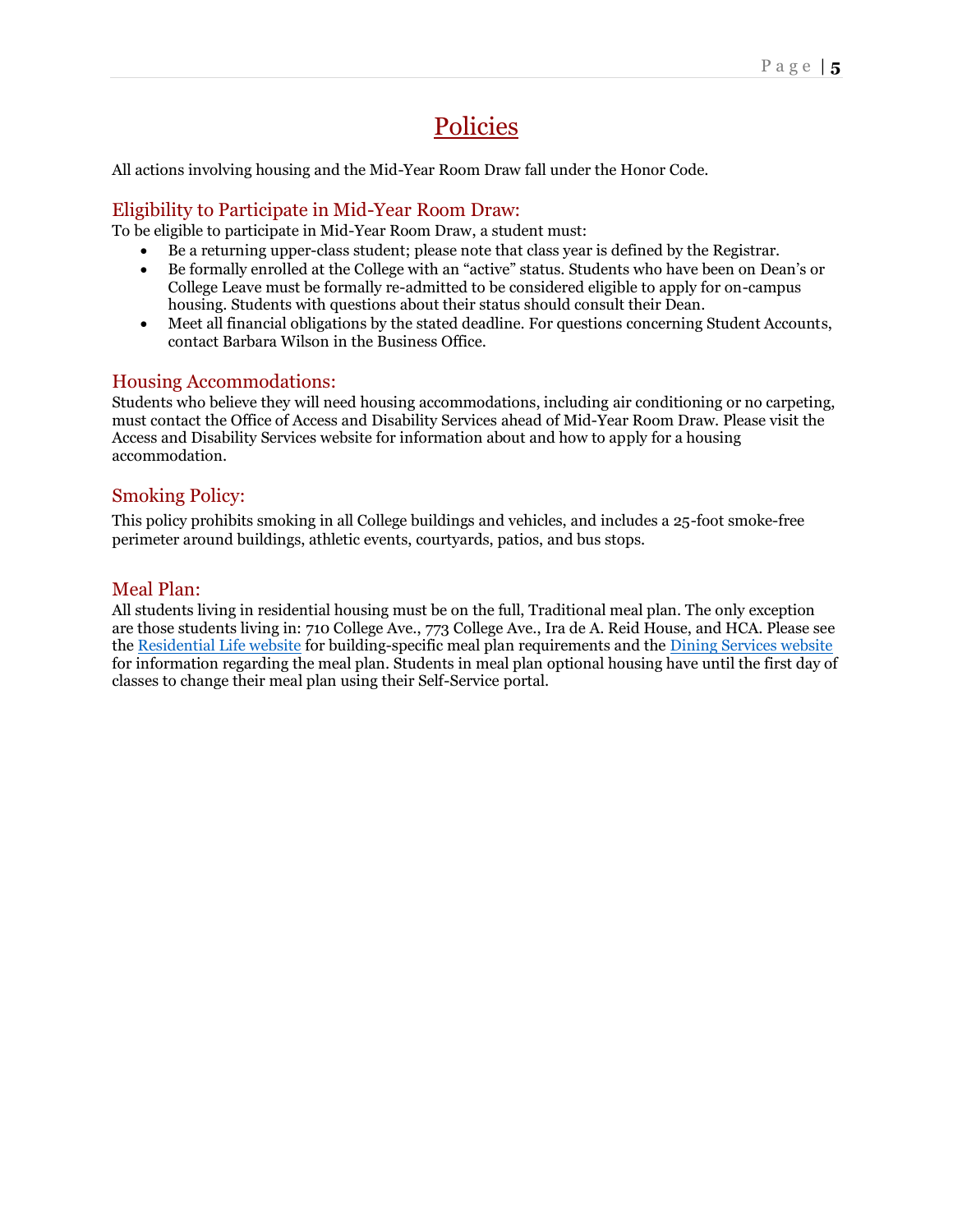## Procedures – Before the Draw

#### Students returning from Study Abroad/Study Away, a Leave, or off-campus:

- Students returning from Study Abroad/Study Away, a Leave, or off-campus housing can obtain housing in the following ways:
	- $\circ$  Returning students fill out the online "Mid-Year Room Draw Returning" application
		- This form confirms with the Office of Residential Life that a student is returning and are seeking on campus housing for Semester II. Students are asked to do so as soon as possible, but no later than by the deadline stated in the Mid-Year Room Draw Calendar.
	- o Returning students can be pulled into a vacant space. Pull-in forms are accepted as soon as possible, but no later than the deadline stated in the Mid-Year Room Draw Calendar.
	- o Returning students can apply to live in Special Interest Housing. Applications are accepted as soon as possible, but no later than the deadline stated in the Mid-Year Room Draw Calendar.
	- o Returning students can elect to live off-campus by emailing the Office of Residential Life [\(hc-reslife@haverford.edu\)](mailto:hc-reslife@haverford.edu).

#### Students leaving their Semester I housing:

- Students who know they will be leaving their Semester I housing must fill out and submit the online "Mid-Year Room Draw – Leaving" application as soon as possible.
- Students should talk to their roommate and suitemates as soon as possible to arrange for the opportunity to pull-in a student to fill the open space. Students must confirm their pull-in before the deadline.
- Students leaving and going on Study Abroad should confirm their plans with the Study Abroad Office.
- Students taking a College or Dean's Leave or transferring from the College must notify their Dean.

#### Filling vacancies before Mid-Year Room Draw:

- If there is an existing vacancy or if someone in your group housing is moving out of their campus housing, for any reason, the remaining students may be able to pull-in someone to fill any opening(s) and/or students may be able to reconfigure/switch spaces.
- Spaces remaining after the deadline are placed into the Draw. Spaces that open up after the Draw and are not filled by the remaining residents via pulling someone in, continue to be considered part of the housing pool and are made available to eligible students throughout the academic year.
- If a vacancy exists in a 3-person apartment at HCA:
	- $\circ$  The remaining residents have the option to pull-in a student(s) to fill the space(s).
		- o If the remaining students cannot fill all of the vacancies in the apartment, *they willingly understand and agree to reconfiguring their living arrangements (condense down) in order to release the single room into the Draw.* The Office of Residential Life will make these changes, to be viewed in the Self-Service Portal, after the deadline has passed and before Mid-Year Room Draw begins.
- If a vacancy exists in a 2-person apartment in HCA:
	- $\circ$  The remaining residents has the first opportunity to fill the vacancy by pulling someone in by the stated deadline.
	- $\circ$  If they are not able to fill the vacancy by the stated deadline, the remaining resident willingly agrees to accept the placement of a student into this housing either via the Draw or throughout the academic year (if needed).
- If a vacancy exists in a double:
	- $\circ$  The remaining residents has the first opportunity to fill the vacancy by pulling someone in by the stated deadline.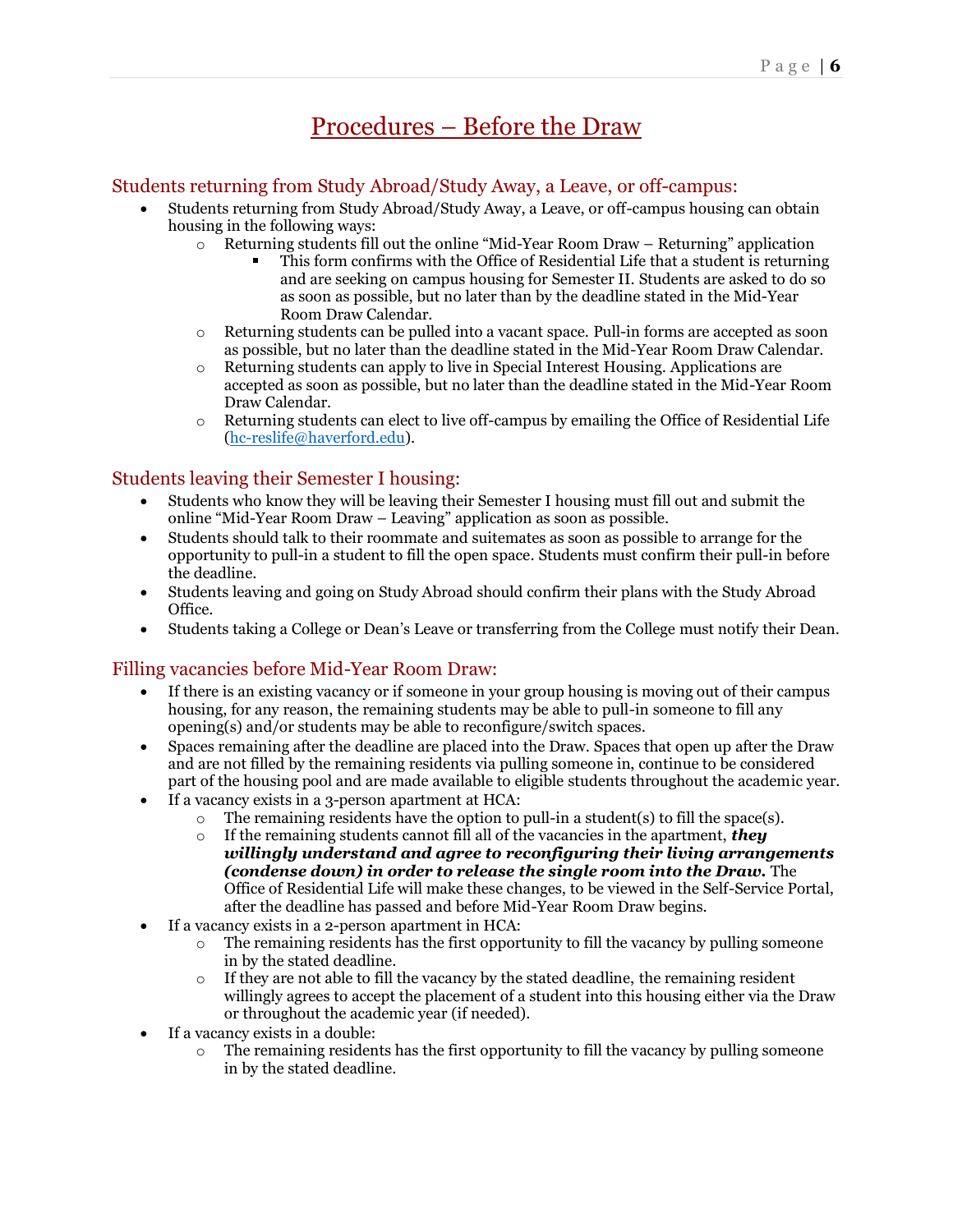$\circ$  If they are not able to fill the vacancy by the stated deadline, the remaining resident willingly agrees to accept the placement of a student into this housing either via the Draw or throughout the academic year (if needed).

#### Filling vacancies by pull-in:

- Any enrolled and eligible upper-class student, whether currently living on or off campus, may be pulled-in by the remaining students to fill an open space or spaces in their group housing.
- Any enrolled and eligible upper-class student may fill a currently vacant space or a space that will be opening up once that space has been officially vacated. A space is officially vacated when the student currently occupying the space has formally confirmed that they are leaving to Study Abroad, Study Away, or confirmed with their Dean that they will be going on leave or has formally notified the Office of Residential Life that they are leaving/giving up their campus housing. **Students cannot be pulled into spaces before those spaces have been officially vacated.**
- Enrolled and eligible upper-class students who do not have on-campus housing for Semester I and need on-campus housing for Semester II can fill out the electronic Pull-in Form on their Self-Service Portal. Any space known to be vacant (the space is currently vacant in accordance with Residential Life records or a student is confirmed to be leaving) is placed into the Draw - a student who chooses a space in the Draw is confirmed as having that space for Semester II.
- The pull-in process is not complete, and cannot be finalized, until everyone involved has confirmed their acceptance to pull or be pulled-in.

#### Special Interest Housing - Cadbury, Ira Reid, Latinx House, QHouse:

Vacancy(ies) in Special Interest Housing for Semester II are filled by individual applications. Applications and information can be found on the [Office of Residential Life website.](https://www.haverford.edu/residential-life/upperclass-housing/mid-year-room-draw)

#### Community Housing:

Vacancy(ies) that open up in Community Housing for Semester II are to be filled by the Community House. New Community House residents are asked to write up a paragraph for the Residential Life Committee stating why they wish to live in this Community House and agreeing to the conditions of the House. The Community House must also write a statement to both the Residential Life Committee [\(hc.reslifecommittee@gmail.com\)](mailto:hc.reslifecommittee@gmail.com?subject=Mid-Year%20Room%20Draw%20Question) and the Office of Residential Life [\(hc-reslife@haverford.edu\)](mailto:hc-reslife@haverford.edu) acknowledging that they agree for this person to live in the House. **Any spaces left unfilled in a Community House will be entered into Mid-Year Room Draw.**

#### *Important Notes:*

- Students who are leaving (giving up) their Semester I housing may not trade or give away their housing to another student.
- Spaces that remain open in accordance with Residential Life records at the time of Mid-Year Room Draw, whether a true single or an open space in a double, will be entered into the Draw.
- If your plans change after you have given up your housing, please contact the Office of Residential Life immediately.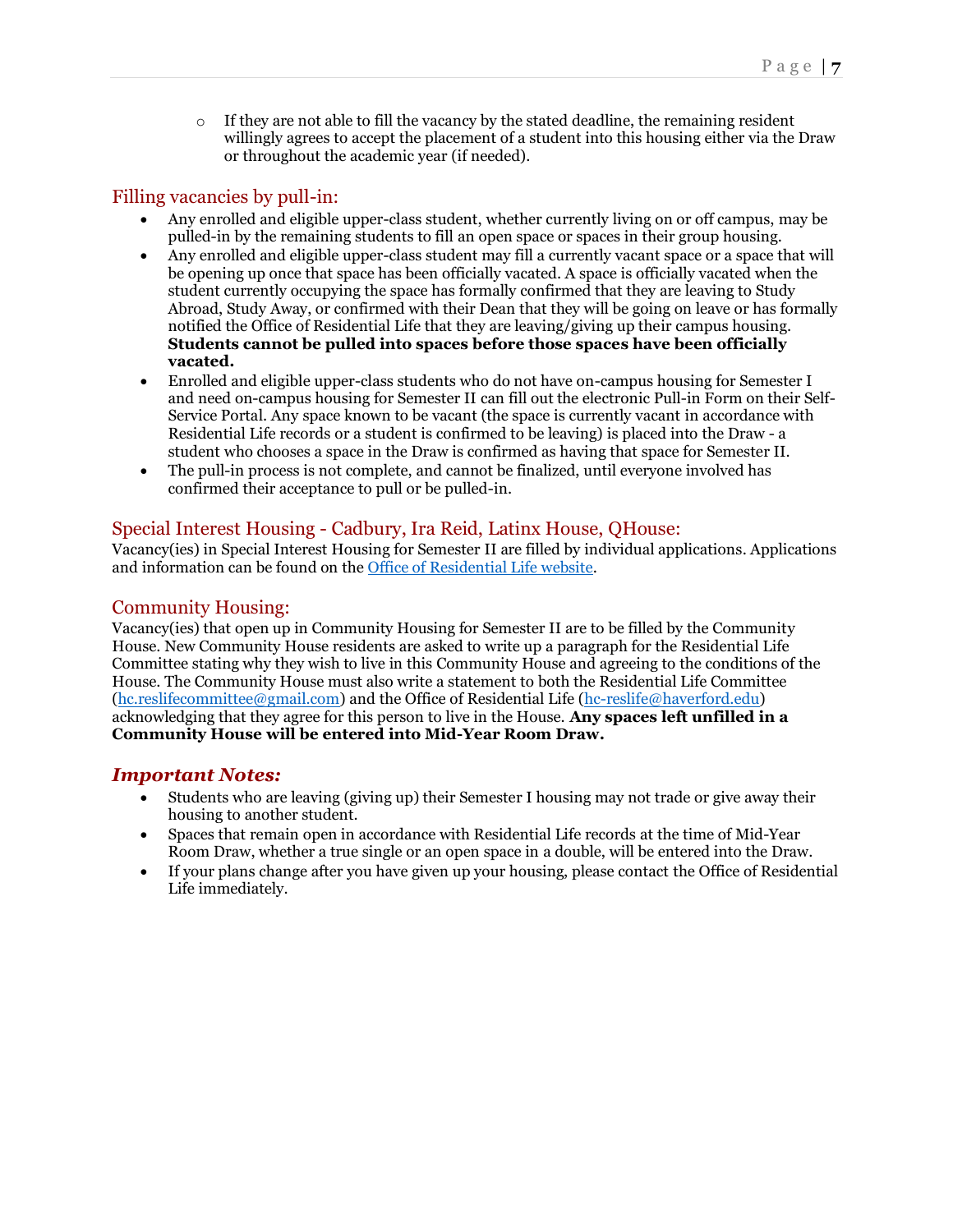## Procedures – During the Draw

#### Sign-up:

- By selecting that you intend to "Enter Mid-Year Room Draw" on your Returning application, you are signing up to enter the Mid-Year Room Draw.
	- $\circ$  Please note that students without Semester I campus housing who are seeking Semester II campus housing MUST choose housing during the Draw. Students cannot pass and leave the Draw without housing.

#### Instructions, Available Housing, and Lottery Numbers:

Specific instructions about how to participate in the online draw will be emailed to students. Lottery numbers and specific rooms/housing available at the beginning of the Draw will be posted prior to online selection.

#### Mid-Year Room Draw – How it Works:

- Mid-Year Room Draw will take place online on Thursday, December  $2<sup>nd</sup>$ .
- The Draw will be conducted online using Housing Director and your student housing portal [\(www.haverford.edu/housing\)](http://www.haverford.edu/housing).
- A list of the housing spaces available at the start of the Draw will be provided prior to online selection.
- Students choose their housing in order of their lottery number. For each housing option offered, students will choose their housing in the order of their lottery number for that option. The Draw will continue until every lottery number is called.